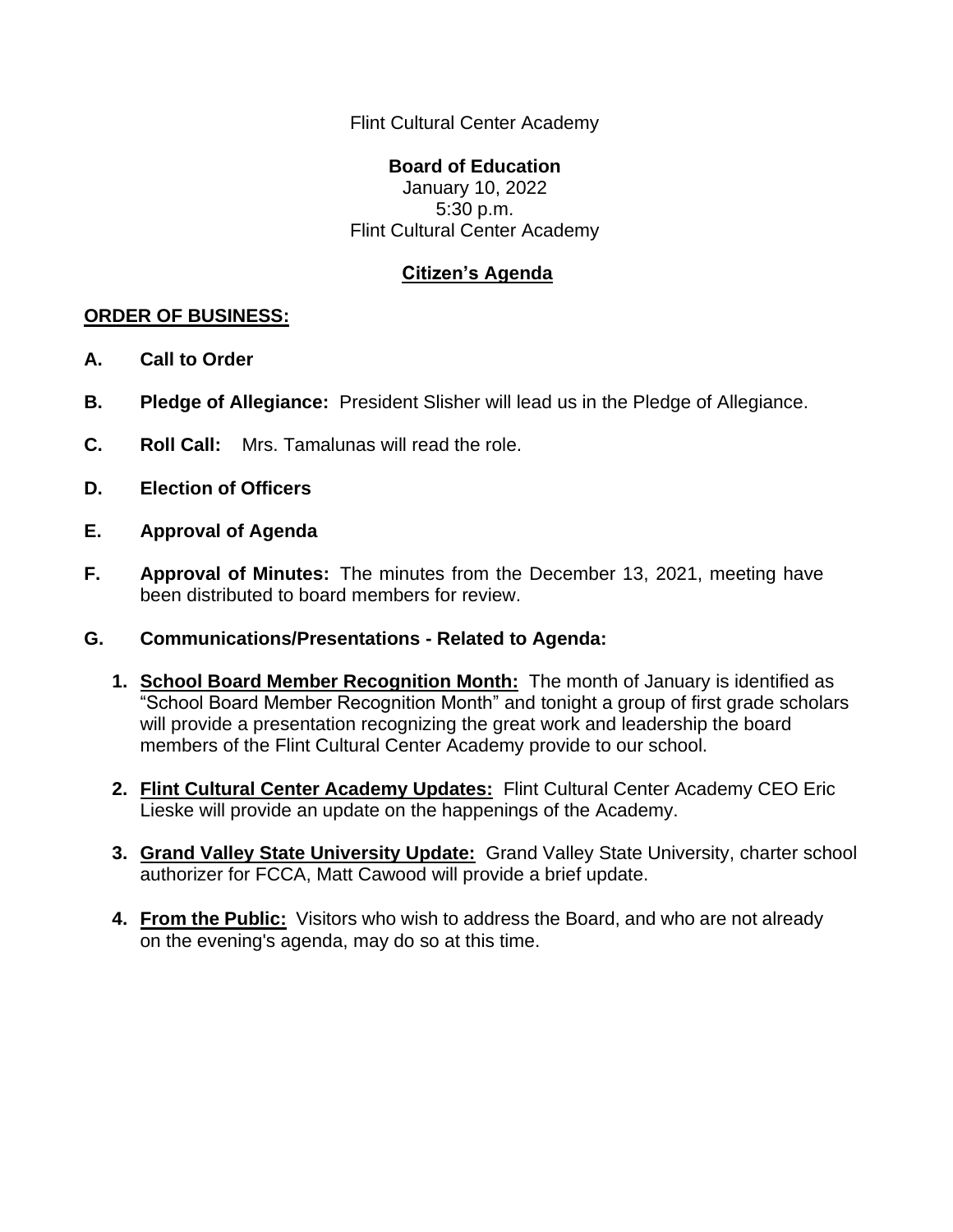*Individuals wishing to address the Board of Directors during the public comment period of this meeting are requested to sign in before the start of the meeting. Public comment is limited to no more than three (3) minutes per individual comment and thirty (30) minutes total. The Board will not verbally respond to public comments but may follow up in the most appropriate and time-effective manner. In general, issues raised by speakers will be referred to the CEO for investigation, study, and recommendation or designated as a future agenda item for board consideration.*

- **5. Correspondence:** Mrs. Tamalunas will read correspondence for the Board which has been received in the past month.
- **H. Action Items:**
	- **1. Reports, Recommendations, Resolutions:**
		- **a. Approval of Depository**
		- **b. Adoption of Designated Principal Print Media Sources**
		- **c. Approval of Authorized Signatures**
		- **d. Adoptions Authorizing the Chief Executive Officer and/or Other Personnel Authorized to Negotiate and Implement Contracts with Service Providers (vendors)**
		- **e. Adoption of Calendar for Regularly Scheduled Board Meeting Dates and Times**
		- **f. Appointment of Title IX, Freedom of Information, and Civil Rights Coordinators**
		- **g. Reappointment of Legal Counsel**
		- **h. Reappointment of External Auditor**
		- **i. Approval of Courses/Curriculum**
		- **j. Approval of Full Time Status**
		- **k. Approval of Anticipated Seats Available for 2022-2023 School Year**
- **I. Other Matters Which May Properly Come Before the Board** (from Board members)